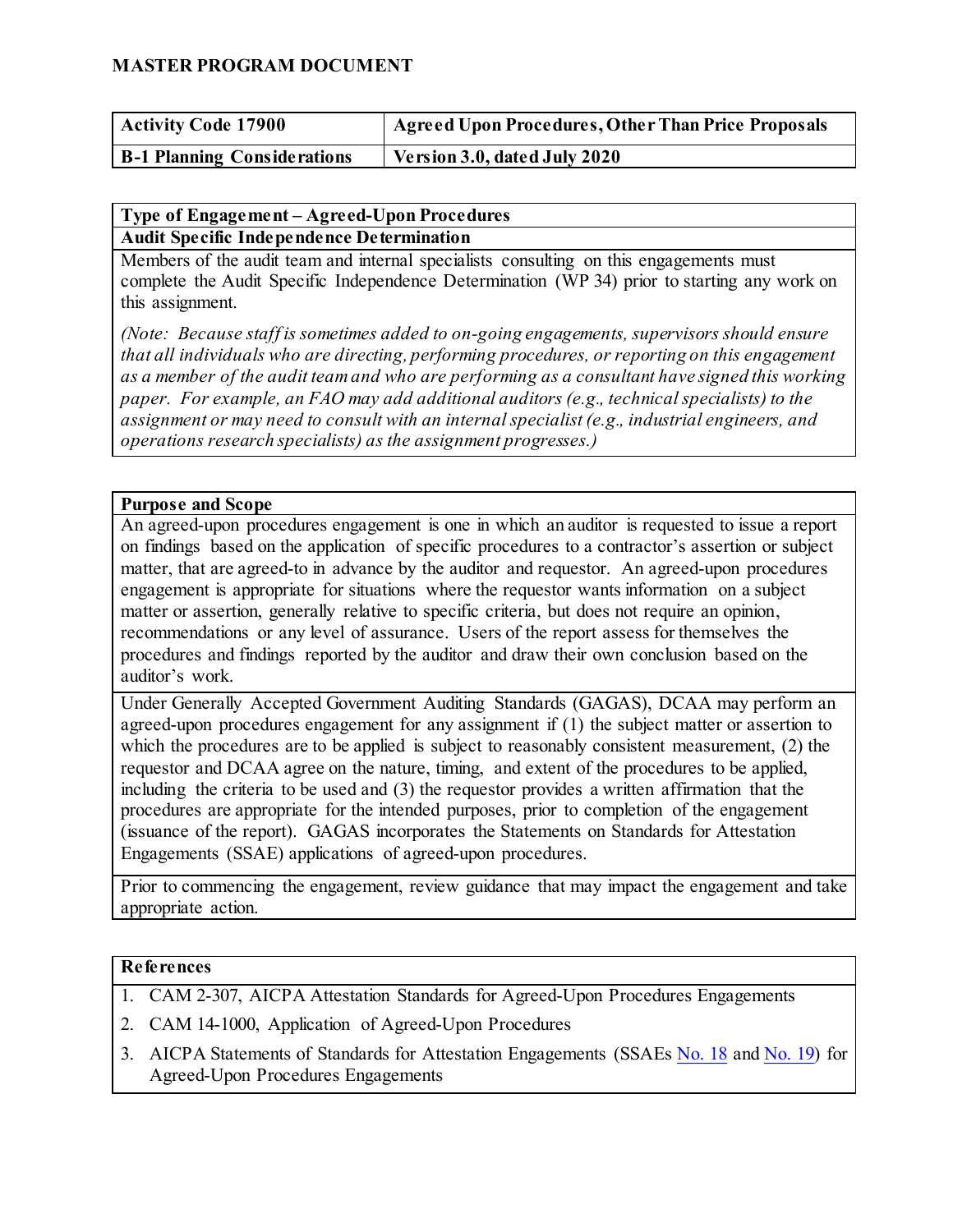# **MASTER PROGRAM DOCUMENT**

| <b>B-1 Preliminary Steps</b>                                                                                                                                                                                                                                                                      | W/P Reference |
|---------------------------------------------------------------------------------------------------------------------------------------------------------------------------------------------------------------------------------------------------------------------------------------------------|---------------|
| Version 3.0, dated July 2020                                                                                                                                                                                                                                                                      |               |
| 1. Review open guidance which may impact the engagement                                                                                                                                                                                                                                           |               |
| 2. Review the request to identify requestor requirements and any restrictions.                                                                                                                                                                                                                    |               |
| 3. Review the permanent files for relevant information that may impact<br>performance of the agreed-upon procedures and determine if the developed<br>agreed-upon procedures will be appropriate for the requestor's intended<br>purpose.                                                         |               |
| 4. Discuss the procedures to be performed and relevant information with the<br>requestor to assist them in determining if the procedures will be<br>appropriate for their intended purpose. Document the resulting agreedupon<br>procedures to be performed.                                      |               |
| 5. Send an acknowledgement memorandum to the requestor notifying them of<br>the commencement of the agreed-upon procedures engagement and the<br>agreed-to due date. The acknowledgement process should be performed in<br>accordance with CAM 4-104.                                             |               |
| 6. Hold an entrance conference with the contractor. Invite the requestor and<br>any other appropriate individuals.                                                                                                                                                                                |               |
| 7. Determine if specialist assistance or assistance from another DCAA office<br>will be necessary to perform the agreed-upon procedures. Specialist<br>assistance requirements should be coordinated with the requestor and<br>included in the agreed-upon procedure. Prepare necessary requests. |               |
| 8. Hold a planning meeting with the engagement team (e.g., RAM, Manager,<br>Supervisor, Auditors) to discuss matters relevant to the engagement (e.g.,<br>prior experience and current procedures).                                                                                               |               |
| 9. If, during performance of the agreed-to procedures, matters arise that<br>significantly contradict the subject matter referred to in the report, the team<br>should include this matter in the report.                                                                                         |               |